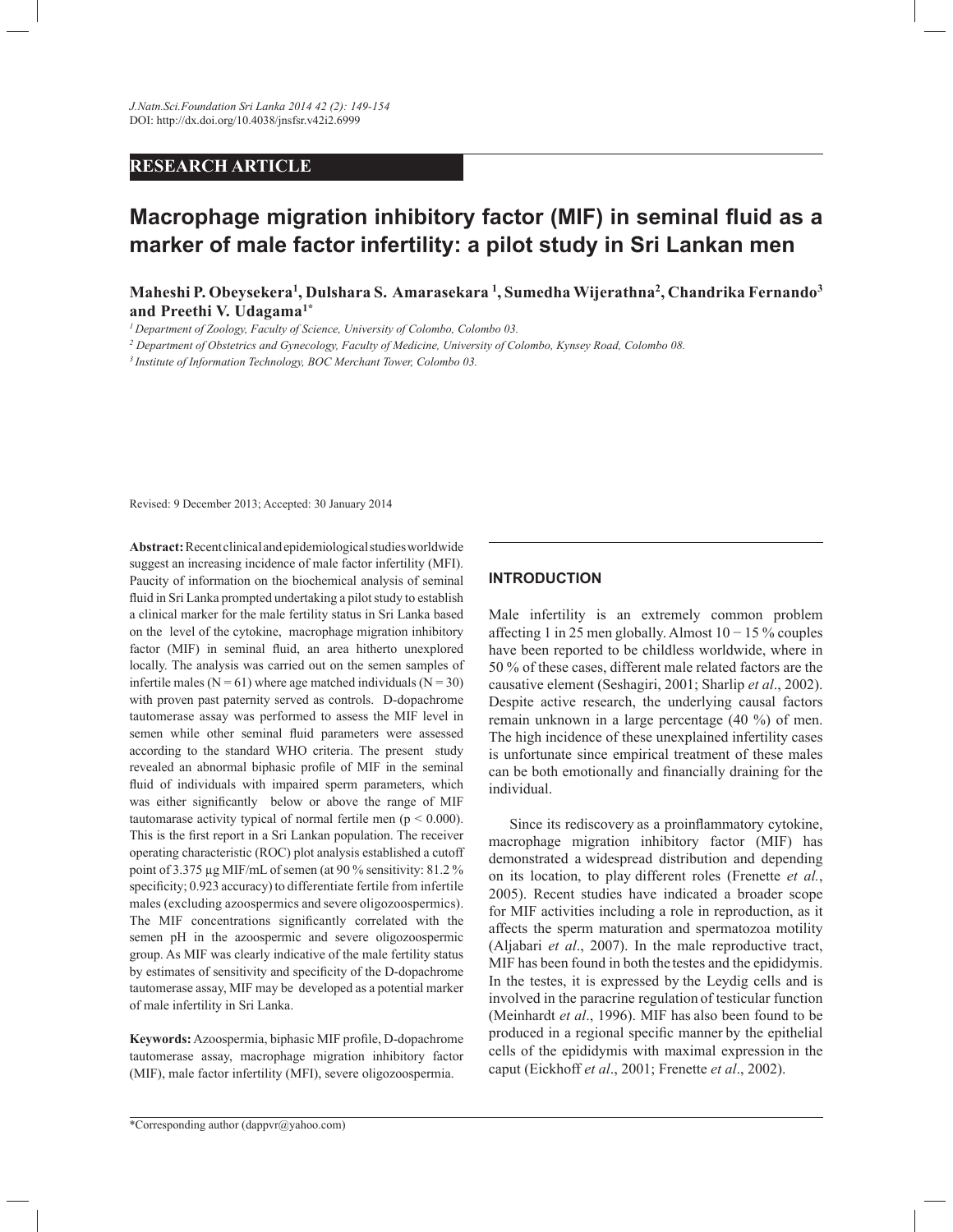In addition MIF was localized in the membranous vesicles secreted by the epithelial cells of the epididymis, which are in close contact with the epididymal sperms (Eickhoff *et al*., 2004). It is one of the proteins transferred to spermatozoa during the epididymal transit (Frenette *et al*., 2005). MIF is also present in large quantities in human semen, probably originating from the prostatic secretion containing membranous vesicles similar to epididymosomes and are described as prostasomes. Therefore, MIF may be a "moonlighting protein" inhibiting sperm motility in the epididymis and playing another function in seminal plasma, possibly modulation of the female immune response (Frenette *et al*., 2005).

 In contrast to all other known cytokines, MIF has several unusual intrinsic enzymatic activities such as its ability to catalyze keto-enol isomerization (i.e. tautomerization) reactions. MIF tautomerizes D-dopachrome or L-dopachrome methyl esters to their corresponding indole derivatives (Rosengren *et al*., 1996).

 Evidence suggests that MIF levels in seminal fluid may be indicative of the spermatozoa quality, and therefore male fertilizing ability. An increased level of MIF in seminal plasma was related with poor sperm motility in a study conducted in the USA (Al-Abed *et al.*, 2005). They identified an abnormal biphasic profile of MIF in the seminal fluid of oligozoospermic and azoospermic individuals as compared to normozoospermic individuals. This association may differ in the Sri Lankan male population mainly due to disparate environmental conditions and genetic factors.

 MIF concentration in semen and the fertility status of Sri Lankan males has remained unexplored. The present study was undertaken with the main objective of demonstrating the possibility of introducing a quantitative biochemical test, which is highly reliable in distinguishing fertile from infertile semen samples based on the MIF levels in seminal fluid. The specific objectives were to establish i) a correlation between the MIF levels in human seminal fluid and the fertility status, and ii) associations between the MIF levels in seminal fluid and sperm parameters (sperm count, motility, morphology, volume and pH of seminal fluid).

## **METHODS AND MATERIALS**

#### **Ethical approval**

The Ethics Review Committee (ERC) of the Faculty of Medicine, University of Colombo, Sri Lanka approved this study (ERC/09/006; 26/03/2009) and written

informed consent of all the participants was obtained for their voluntary participation.

## **Subjects**

Infertile males  $(N = 61)$  recruited from the Reproductive Biology Laboratory, Faculty of Medicine, University of Colombo, and the *Vindana* Reproductive Health Centre, Colombo, Sri Lanka served as the test subjects. An agematched group of men  $(N = 30)$  with proven paternity within the past two years with normal semen parameters according to the WHO (1999) guidelines was selected and recruited as the control group.

#### **Semen collection and seminal fluid analysis (SFA)**

Fresh semen samples were collected from the participants following three to five days of abstinence from sexual activity. SFA was undertaken as initial macroscopic and microscopic investigations as per the procedures described in the WHO Laboratory Manual for the Examination of Human Semen and Sperm-cervical Mucus Interaction (WHO, 1999).

 In the first 5 mins of semen analysis, the specimen container was placed on the bench and examined for liquefaction. Between 30 – 60 mins of ejaculation, SFA involved assessing for liquefaction and the appearance of semen, measuring the semen volume and pH, preparation of wet mounts for assessing microscopic appearance, sperm motility, preparation of semen smears for assessing sperm morphology and assessing the sperm number and sperm vitality. Sperm morphology was assessed by fixing and staining of semen smears 4 h after ejaculation.

#### **Determination of MIF level in seminal fluid**

Seminal fluid was analyzed for MIF tautomerase activity using L-dopachrome methyl ester essentially according to Al-Abed *et al*. (2005). An orange-coloured fresh stock solution of 2.4 mM L-dopachrome methyl ester (1 mL) was prepared by oxidation of 4 mM L-3,4 dihydroxyphenylalanine methyl ester (0.4 mL) with 8 mM sodium periodate (0.6 mL).

 To determine the MIF activity at room temperature, 300 μL of freshly prepared dopachrome solution and 675 μL of diluted semen (75 μL of semen in 600 μL of PBS) was mixed in a 1 mL sample cuvette. The time required for the orange-coloured L-dopachrome methyl ester to convert into a colourless solution was determined spectrophotometrically at 475 nm.

 The D-dopachrome tautomerase assay was performed with a standard series of MIF solutions (Al-Abed *et al*.,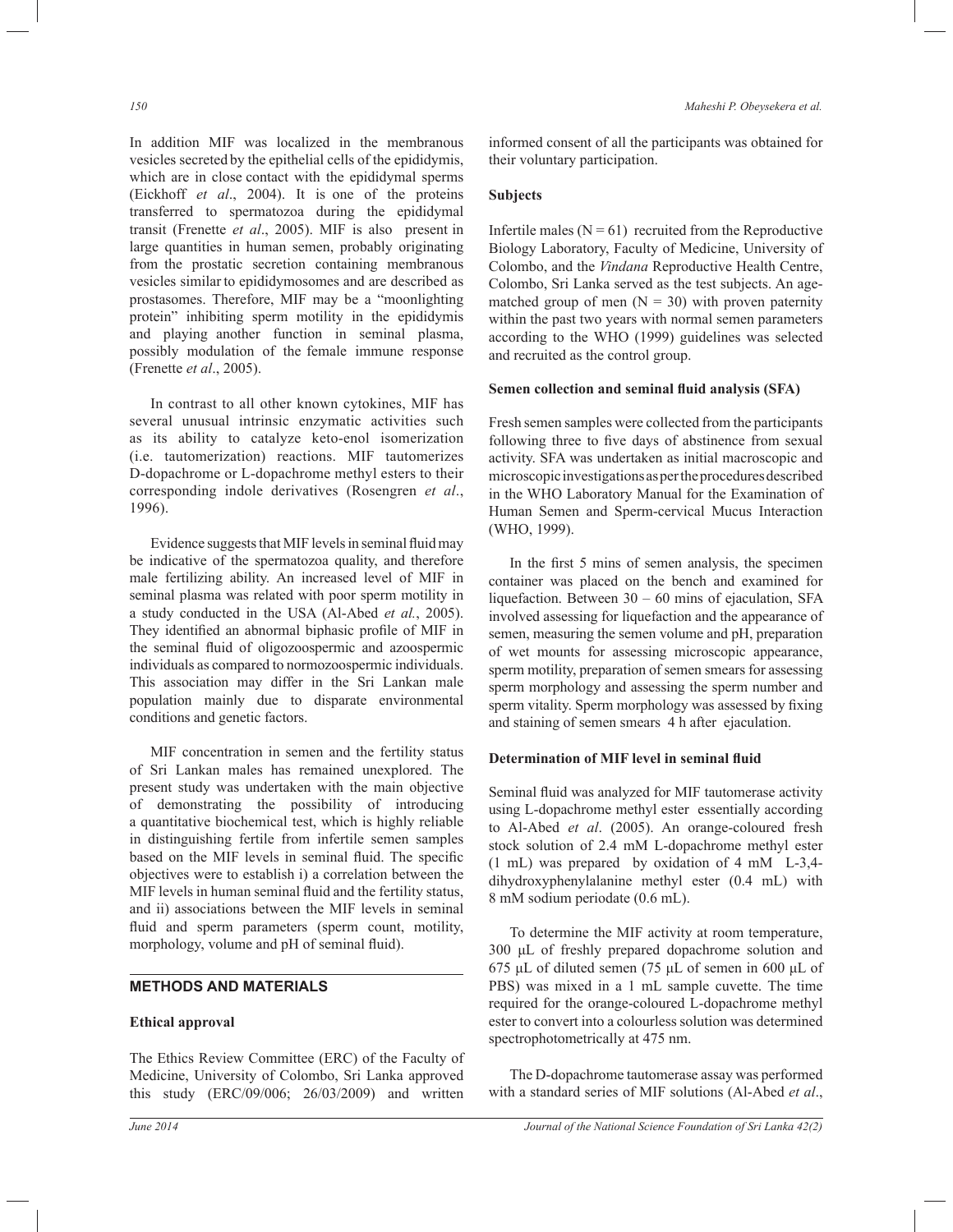2005). MIF level in each test and control semen sample was calculated using the standard curve plotted.

 The infertile group was further categorized into subgroups according to WHO (1999), for the analysis associated with the tautomerase activity.

#### **Statistical analyses**

Data management and statistical analyses were performed using the computer software package SPSS 15.0 for windows (SPSS Inc., USA).

 Comparisons of normally distributed variables of the independent samples were performed using analysis of variance (ANOVA). Correlations between the parameters were sought by Pearson's correlation coefficient.

 When the variable distribution was not normal, nonparametric statistical analysis was applied. Kruskal-Wallis and Mann-Whitney U tests were used to perform comparisons of median differences. Spearman's correlation coefficient was used to examine correlations.

Cutoff points in terms of sensitivity and specificity of MIF values were established by constructing a receiver operating characteristic (ROC) curve, where the area under the curve (AUC) provided the accuracy of the dopachrome assay (Obuchowsky, 2005). A statistically significant difference was accepted at p *<* 0.05.

### **RESULTS**

The study group of 91 participants comprised the test group of infertile men  $(N = 61)$  and the fertile  $(N = 30)$ control group. To avoid any confounding effect, the age of the fertile group was matched with the infertile group (Kruskal-Wallis test;  $p = 0.919$ ).

 As the accrued data was not normally distributed (Kolmogorov-Smirnov one-sample test; 0.005) non-parametric tests were used in the analyses of data.

 The unknown concentration of MIF in semen samples tested were calculated using a reference standard curve  $(r^2 = 0.96)$  initially plotted with known concentrations of MIF.

 There was a marked difference between the average time required for dopachrome decolourization between fertile and infertile individuals. It was found that 75 μL of normozoospermic seminal fluid tautomerizes 1 mM L-dopachrome methyl ester between  $2 - 6$  minutes, with an average of 4.82 minutes. However, based on the decolourization reaction it was apparent that the infertile group was clearly divided into two

sub groups; individuals with azoospermia or with severe oligozoospermia (< 10<sup>6</sup> spermatozoa/mL)  $(N = 13)$  required between 30 s – 2.0 minutes for this conversion (average of 1.81 minutes) indicating a high level of MIF in their semen, while the other infertile group  $(N = 48)$  [other oligozoospermic individuals  $(>10<sup>6</sup> < 20 \times 10<sup>6</sup>$  spermatozoa/mL), asthenozoospermics, teratozoospermics, asthenoteratozoospermics, oligoasthenozoospermics, oligoteratozoospermics, oligoasthenoteratozoospermics], required on average 6.88 minutes (range 4.5 to 12 minutes) for tautomerization. Thus a clear cut biphasic profile of MIF tautomerase activity in males with abnormal sperm parameters was evident, which was either below or above the range typical of normozoospermic individuals. The MIF levels were significantly different (Mann-Whitney U test;  $p < 0.000$ ) between any two of the above three groups *i.e.* fertile, azoospermic and severe oligozoospermic, and the other infertile groups (Figure 1).



**Figure 1:** MIF levels in seminal fluid obtained from fertile and infertile individuals. The MIF levels significantly differed between any two groups of the above three *i.e.* fertile  $(N = 30)$ , azoospermic and severe oligozoospermic  $(N = 13)$ , and the other infertile ( $N = 48$ ) groups (Mann Whitney U test;  $p < 0.000$ 

To describe the ability of the L-dopachrome assay to correctly diagnose the fertility status of an individual, a receiver operating characteristic (ROC) curve was plotted (Figure 2). The analysis established a cutoff point of 3.422 µg MIF/mL of semen to differentiate the fertile group from the other infertile group with 90 % sensitivity, 81.2 % specificity and 0.923 accuracy (AUC). A cutoff point for the azoospermic and severe oligozoospermic group from the fertile group could not be established due to the limited number of males in this group  $(N = 13)$ .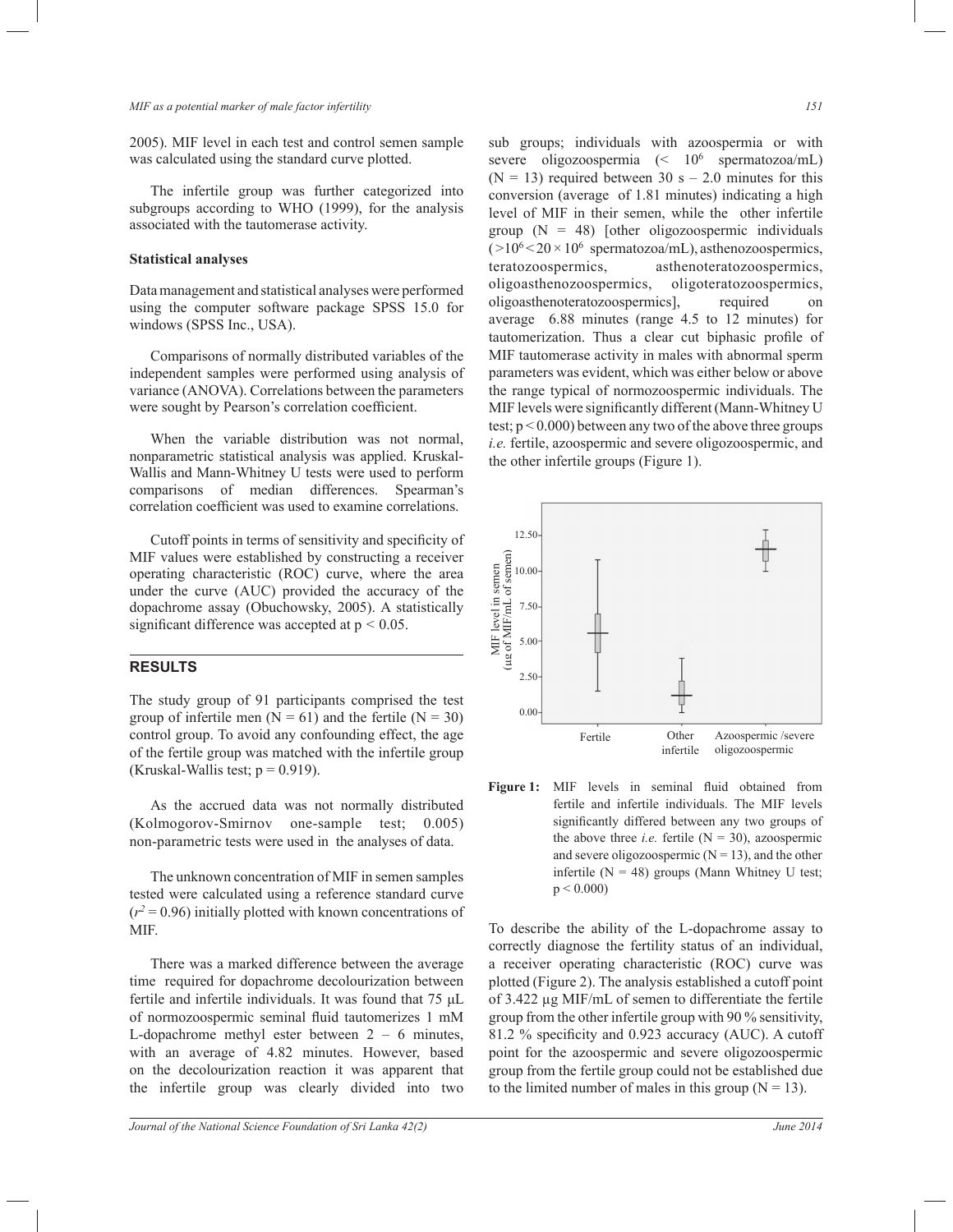

**Figure 2:** Receiver operater curve (ROC) to differentiate fertile from other infertile individuals. Area under the curve was 0.923 indicating that this assay is 92 % accurate at distinguishing fertile from the other infertile group.

Possible correlations were sought between the MIF concentration and the sperm parameters such as motility, concentration, morphology and pH. A strong and highly significant correlation between the MIF concentration with semen pH was evident in the azoospermic and severe oligozoospermic group (Figure 3; Spearman's correlation coefficient,  $r = 0.728$ ,  $p <$ 0.01). Conversely no other sperm parameter signified a correlation with the MIF concentration in either of the infertile groups.

## **DISCUSSION**

Biochemical analysis of seminal fluid at present is limited to the macroscopic and microscopic parameters that determine the male fertility status in Sri Lanka. Consequently this study was undertaken to investigate the association between the concentrations of MIF of seminal fluid of fertile and infertile individuals to seek the possibility of establishing a clinical marker based on MIF to ascertain the male fertility status in Sri Lanka.

The current study revealed a biphasic profile of MIF tautomerase activity in individuals with abnormal sperm parameters, which was either below or above the range typical of normal fertile individuals. The group of high MIF values included all the infertile individuals with either azoospermia or severe oligozoospermia, whereas all the other infertile individuals reported a low MIF concentration well below the MIF level of normal individuals. MIF levels, either higher or lower than that of normozoospermics is indicative of impaired fertilizing ability, which corresponds with the finding that a MIF threshold concentration is required for sperm maturation and movement (Aljabari *et al*., 2007).

 This biphasic property of MIF cytokine in seminal fluid was also reported in a previous study carried out by Al-Abed *et al.* (2005). Variations in the average time required to decolourize the dopachrome ester among the three groups of Sri Lankan men compared with those of their American counterparts may probably be due to the disparate demographic and environmental factors of the two countries. Previous studies corroborated that semen parameters may differ due to demographic and environmental, socio economic factors (Li *et al*., 2009). However, this concept seems to be a matter for controversy (Agarwal, 2006).



**Figure 3:** Correlation between MIF concentration and pH of seminal fluid of azoospermic or severe oligozoospermic individuals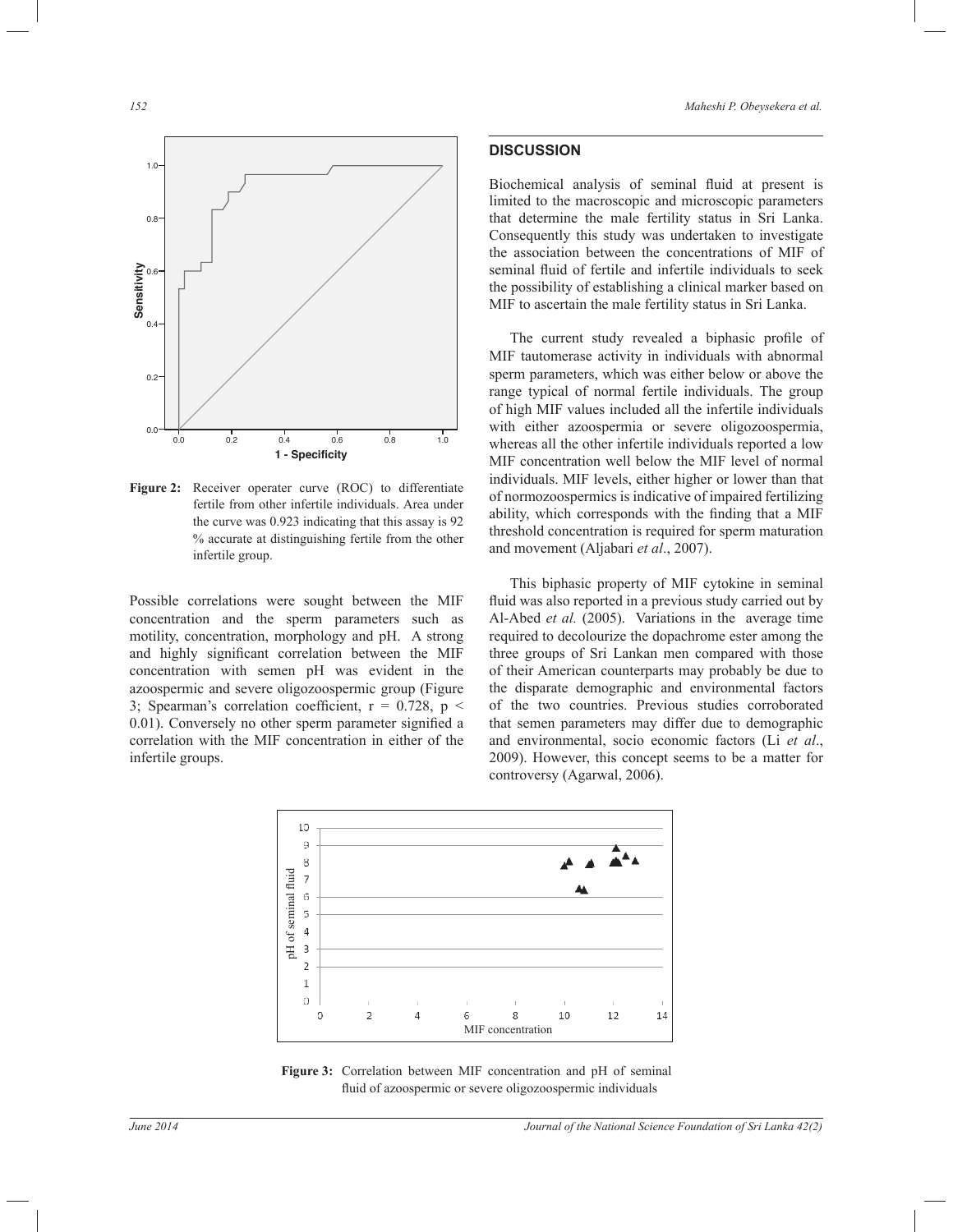#### *MIF as a potential marker of male factor infertility 153*

In the study, Al-Abed and coworkers (2005) had observed the biphasic profile between the severe oligozoospermic  $\approx 10^6 \times 10^6$  spermatozoa/mL) and azoospermics group and the other infertile group consisting of only asthernozoospermics and other oligozoospermics. Conversely, in the present study the other infertile group consisted of other oligozoospermic individuals  $(> 10<sup>6</sup> < 20<sup>×</sup> 10<sup>6</sup>$  spermatozoa/mL), asthenozoospermics, teratozoospermics, asthenoteratozoospermics, oligoasthenozoospermics, oligoteratozoospermic and oligoasthenoteratozoospermics. Therefore, it would be of interest to further investigate how these profiles differ among different socio demographic groups, locally and globally.

 MIF levels of the three groups were found to be significantly different. This gave a directive to check the accuracy of the assay as it is indicative of the ability of using this assay as a marker for male fertility status in Sri Lanka. The receiver operating characteristic (ROC) curve analysis, revealed a cutoff point of 3.422 µg MIF/mL of semen with 90 % sensitivity and 81.2 % specificity describing the ability of the test to enable correct diagnosis of infertility when conditions are actually present and to correctly rule out when it is truly absent or fertile. The area under the curve  $(AUC = 0.923)$ indicates that this test is 92 % accurate in distinguishing fertile from infertile individuals excluding azoospermics and severe oligozoospermics.

 A highly significant correlation between the MIF concentration with pH in the azoospermic and severe oligozoospermic group  $(N = 13)$  was evident in the current study. The relationship between the pH and post testicular (obstructive) azoopermia is well established; "the semen pH is characteristically low as a consequence of dysplasia or the absence of the seminal vesicles. When the fructose-rich alkaline secretion of the seminal vesicles is lost, the seminal plasma is formed mainly from the relative scanty and acidic prostatic secretion" (Aziz, 2013). As the pH of the medium becomes acidic, the human MIF molecule that consists of a trimer with each monomer containing two antiparellel  $\alpha$  helices and six β strands, four of which forms a mixed β sheet (Sun *et al*., 1993), must be unfolded (Swope *et al*., 1998). Therefore it may be surmised that this pH induced unfolding of the protein may probably be the basis for the low MIF levels in low pH. Therefore, pH and MIF levels should be considered in conjunction with clinical data such as pre testicular, testicular or post testicular causes for azoospermia or severe oligozoospermia related to male infertility. As we did not have access to such information on the subjects, this analysis was not possible. Furthermore, due to paucity of available

literature on the correlation of MIF concentration with the pH of seminal fluid, this cannot be explained further.

 Currently human enzyme linked immunosorbent assay (ELISA) kits are commercially available to determine the MIF concentration in semen in which the MIF in the sample is captured by immobilized anti-MIF antibody, which is detected with peroxidase-labeled anti-MIF antibody and peroxidase substrate TMB. Although ELISA is a highly sensitive diagnostic tool and the readyto-use kit has its advantages in that all the conditions have already been predetermined and the reagents prepacked and ready-to-use, the prohibitively high cost deters the use of these kits in local diagnostic laboratories. The inhouse optimized methodology adopted during this study to assay the MIF concentration (with 81.2 % specificity, 1.1 µg/ mL sensitivity) is much more cost-effective than the commercial ELISA kits (with 100 % specificity, and sensitivity of < 6 pg/mL) currently available in the market and offers a more affordable system for routine infertility tests in a developing country such as Sri Lanka. The cost of testing a semen sample using this methodology is approximately US\$ 0.46 while the MIF ELISA kit costs 50 fold more.

 At present, the most important test for assessing male fertility is the semen fluid analysis (SFA) based on the WHO guidelines (1999). It is simple, inexpensive and easy to perform. However, its apparent simplicity and the subjective nature of this qualitative test can be very misleading (Keel, 2006), because in reality it requires much skill to perform a semen analysis accurately.

 Therefore it is crucial that the SFA is carried out at a reliable Andrology laboratory that specializes in sperm testing, as the reporting is very subjective and depends upon the skill and the experience of the technician performing the test. When differentiating azoospermia from severe oligozoospermia, the laboratory technicians have to be more cautious as many severe oligozoospermic samples can be misinterpreted and reported as azoospermic. On the other hand, even in men with no semen abnormalities, performance anxiety (Patterson & O'Gorman, 1989; Saleh *et al*., 2003) may produce either azoospermic or severe oligozoospermic samples and it is important to accurately identify these men for appropriate management of the condition. Thus, introducing a quantitative test based on a biochemical marker is much more reliable, as the laboratory data lead to very crucial decision making in the management of infertile couples.

 It is concluded that the simple D-dopachrome tautomerase assay as described by Al-Abed *et al.*